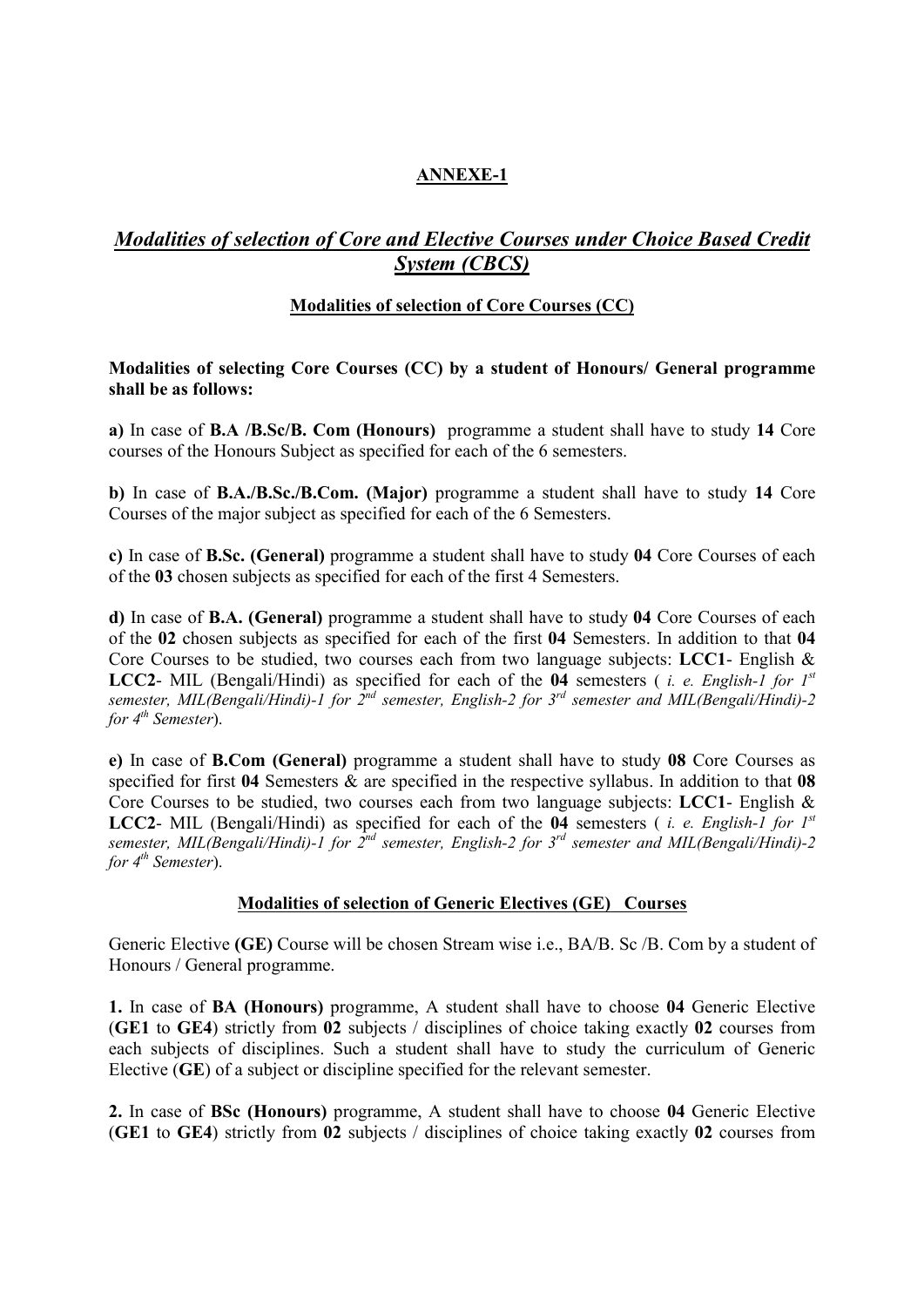each subjects of disciplines. Such a student shall have to study the curriculum of Generic Elective (GE) of a subject or discipline specified for the relevant semester.

### NB:

*In case of Physics (Hons.), Chemistry (Hons.), Electronics (Hons.), Computer Science (Hons.), Statistics (Hons.) and Geology (Hons), a student shall have to study Mathematics as GE for 1st and 2nd semester (i.e. GE-1 in Mathematics for 1st Semester, and GE-2 in Mathematics for 2nd semester)*

3. In case of B. Com. (Honours) programme, a student shall have to study 04 Generic Electives (GE-1 to GE-4) specified in the respective syllabus.

4. In case of B.A /B.Sc./B.Com.(Major) programme, a student shall have to choose 04 Generic Elective (GE1 to GE4) strictly from 02 subjects / disciplines of choice taking exactly 02 courses from each subjects of disciplines. Such a student shall have to study the curriculum of Generic Elective (GE) of a subject or discipline specified for the relevant semester.

5. In case of B.A (General) programme, a student shall have to choose 02 Generic Electives (GE) strictly from one particular subject which will be different from the core subjects including the core languages (LCC1 and LCC2). Such a student shall have to study the curriculum of GE-1 & GE-2 of that subject in the 5th & 6th Semesters respectively.

6. In case of B. Com. (General) programme, a student shall have to study 02 Generic Electives (GE-1 to GE-2) specified in the respective syllabus. Such a student shall have to study the curriculum of  $\overrightarrow{GE-1}$  &  $\overrightarrow{GE-2}$  in the  $5^{\text{th}}$  &  $6^{\text{th}}$  Semesters respectively.

## Modalities of selection of Skill Enhancement Course (SEC)

A. Skill Enhancement Courses (SEC) for BA/B Sc/B Com (Hons/Major) programme:

1. In case of B.A/ B. Sc ( Honours) programme, a student shall have to study 02 Skill Enhancement Courses (SEC) strictly on the Honours subject. Such a student shall have to study the curriculum of SEC on the Honours subject concerned specified for the relevant semester i.e. SEC-1 in the  $3<sup>rd</sup>$  semester and SEC-2 in the  $4<sup>th</sup>$  semester.

2. In case of B.Com. (Hons.) programme, a student shall have to study 02 Skill Enhancement Courses (SEC) as specified in the relevant curriculum.

3. In case of B.A./B.Sc./B.Com (Major) programme, a student shall have to study 02 Skill Enhancement Courses (SEC) strictly on the concerned Major subject. Such a student shall have to study the curriculum of SEC on the Major subject concerned specified for the relevant semester, i.e., SEC-1 in the  $3<sup>rd</sup>$  semester and SEC-2 in the  $4<sup>th</sup>$  semester.

B. Skill Enhancement Courses (SEC) be chosen stream wise (i.e. B.A/ B. Sc/ B. Com) by a student of General Programme